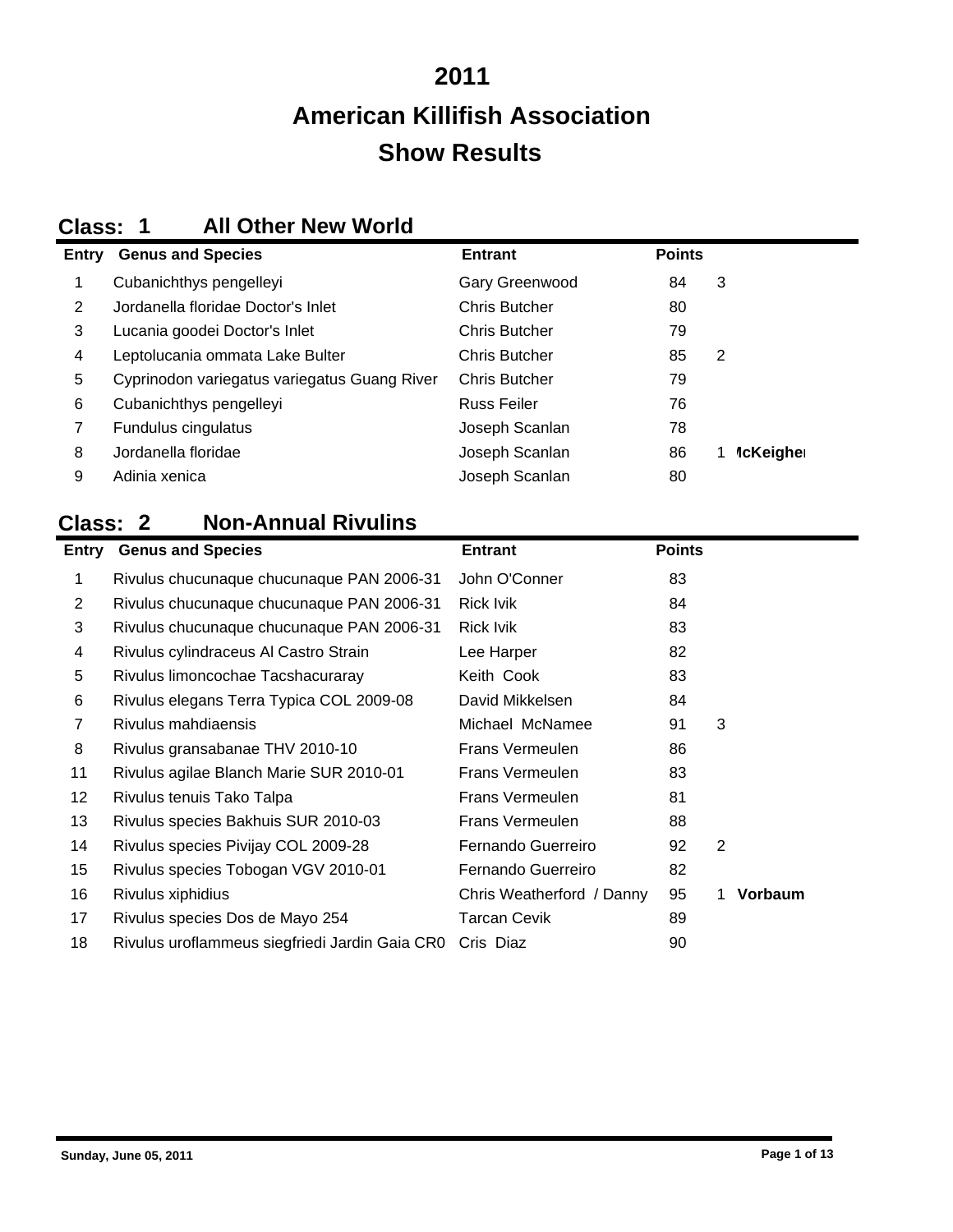# **Class: 3 South American Annuals**

| Entry | <b>Genus and Species</b>          | <b>Entrant</b>            | <b>Points</b> |   |                  |
|-------|-----------------------------------|---------------------------|---------------|---|------------------|
|       | Pterolebias bokermanni Maro gtaso | Lee Harper                | 93            | 3 |                  |
| 2     | Nematolebias whitei Cabo Frio     | Lee Harper                | 90            |   |                  |
| 3     | Simpsonichthys constanciae        | Harry Faustmann           | 95            |   | ent Awar         |
| 4     | Gnatholebias hoignei SGV 2010-03  | <b>Frans Vermeulen</b>    | 94            | 2 | <b>atzel Awa</b> |
| 5     | Rachovia splendens COL 2009-06    | <b>Frans Vermeulen</b>    | 92            |   |                  |
| 6     | Nematolebias whitei Albino        | Chris Weatherford / Danny | 85            |   |                  |

### **Class: 4 Nothobranchius**

| Entry | <b>Genus and Species</b>                      | <b>Entrant</b>            | <b>Points</b> |   |          |
|-------|-----------------------------------------------|---------------------------|---------------|---|----------|
| 1     | Nothobranchius hassoni Bukeya DRCH 08-10      | Keith Cook                | 75            |   |          |
| 2     | Nothobranchius malaissei SANGE DRCH 2008-     | <b>Fred Behrmann</b>      | 83            |   |          |
| 3     | Nothobranchius foerschi                       | Dan Nielsen               | 91            |   | ubb Awar |
| 4     | Nothobranchius foerschi                       | Dan Nielsen               | 87            | 3 |          |
| 5     | Nothobranchius rachovii MOZ 04-9 Qualimone    | Chris Weatherford / Danny | 83            |   |          |
| 6     | Nothobranchius korthausae TAN 02-5 Mafia Isla | Chris Weatherford / Danny | 84            |   |          |
| 7     | Nothobranchius korthausae RK Red              | Chris Weatherford / Danny | 75            |   |          |
| 8     | Nothobranchius foerschi                       | Chris Weatherford / Danny | 75            |   |          |
| 9     | Nothobranchius rosenstocki                    | Chris Weatherford / Danny | 76            |   |          |
| 12    | Nothobranchius polli Kyembe DRCH 08/2         | John Metzger              | 89            | 2 |          |

## **Class: 5 Fundulopanchax except Paraphyosemion**

|       |                            | <u>permeters</u> excepted on open, a common |               |     |
|-------|----------------------------|---------------------------------------------|---------------|-----|
| Entry | <b>Genus and Species</b>   | <b>Entrant</b>                              | <b>Points</b> |     |
|       | Fundulopanchax scheeli     | David Ramsey                                | 65            |     |
|       | Fundulopanchax fallax C198 | Chris Weatherford / Danny                   | 78            | - 3 |
|       | Fundulopanchax fallax C198 | Chris Weatherford / Danny                   | 90            | 2   |
| 4     | Fundulopanchax deltaensis  | Cris Diaz                                   | 91            |     |
|       |                            |                                             |               |     |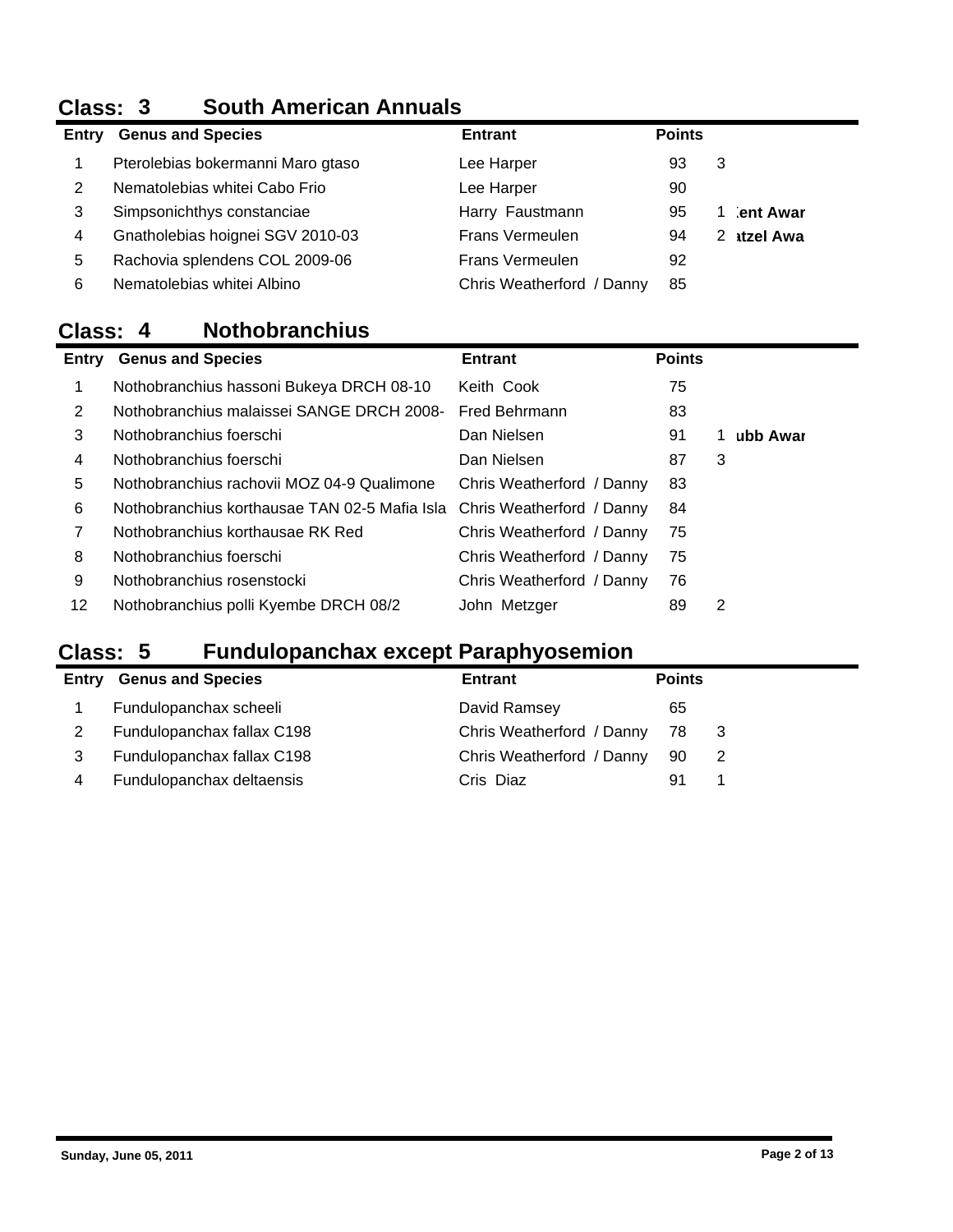### **Class: 6 Fundulopanchax - Paraphyosemion Class: 6**<br>Entry Genu

| Entry | <b>Genus and Species</b>                    | <b>Entrant</b>       | <b>Points</b> |           |
|-------|---------------------------------------------|----------------------|---------------|-----------|
| 1     | Fundulopanchax gardneri Baissa              | John O'Conner        | 90            | 3         |
| 2     | Fundulopanchax gardneri Nigerianus Innidere | John O'Conner        | 75            |           |
| 3     | Fundulopanchax gardneri Gold                | John O'Conner        | 84            |           |
| 4     | Fundulopanchax gardneri Gold                | John O'Conner        | 86            |           |
| 5     | Fundulopanchax gardneri Lafia               | John O'Conner        | 89            |           |
| 6     | Fundulopanchax spoorenbergi                 | John O'Conner        | 70            |           |
| 7     | Fundulopanchax gardneri Lakosa              | John O'Conner        | 73            |           |
| 8     | Fundulopanchax gardneri N'sukka             | David Ramsey         | 91            | 2         |
| 9     | Fundulopanchax gardneri Lafia               | David Ramsey         | 76            |           |
| 10    | Fundulopanchax mirabilis moensis Bator      | Keith Cook           | 70            |           |
| 11    | Fundulopanchax gardneri Gold                | <b>Tarcan Cevik</b>  | 81            |           |
| 12    | Fundulopanchax amieti                       | <b>Buz Allen</b>     | 88            |           |
| 13    | Fundulopanchax gardneri Misaje              | Eric Bodrock         | 84            |           |
| 14    | Fundulopanchax gardneri Innideri            | David Hardenbrook    | 79            |           |
| 15    | Fundulopanchax mirabilis intermittens Etuku | David Hardenbrook    | 78            |           |
| 16    | Fundulopanchax gardneri Innidere            | Michael McNamee      | 87            |           |
| 17    | Fundulopanchax gardneri Misaje              | William (Bill) Logue | 85            |           |
| 19    | Fundulopanchax gardneri nigerianus Innidere | Jack L. Heller       | 92            | ger Langt |
| 20    | Fundulopanchax spoorenbergi                 | Gregory Niedzielski  | 89            |           |

## **Class: 7 Fundulopanchax sjoestedi (Blue Gularis)**

| Entry | <b>Genus and Species</b>                | <b>Entrant</b>            | <b>Points</b> |                  |
|-------|-----------------------------------------|---------------------------|---------------|------------------|
|       | Fundulopanchax sjoestedti               | John O'Conner             | 65            |                  |
| 2     | Fundulopanchax sjoestedti Dwarf Red     | John O'Conner             | 76            |                  |
| 3     | Fundulopanchax sjoestedti               | Tarcan Cevik              | 84            | 3                |
| 4     | Fundulopanchax sjoestedti Dwarf Red     | Buz Allen                 | 82            |                  |
| 5     | Fundulopanchax sjoestedti Niger Delta   | Brian Walczyk             | 83            |                  |
| 6     | Fundulopanchax sjoestedti               | Chris Weatherford / Danny | 86            | <b>Bricknell</b> |
|       | Fundulopanchax sjoestedti Dwarf Red DKG | Cris Diaz                 | 85            | 2                |
|       |                                         |                           |               |                  |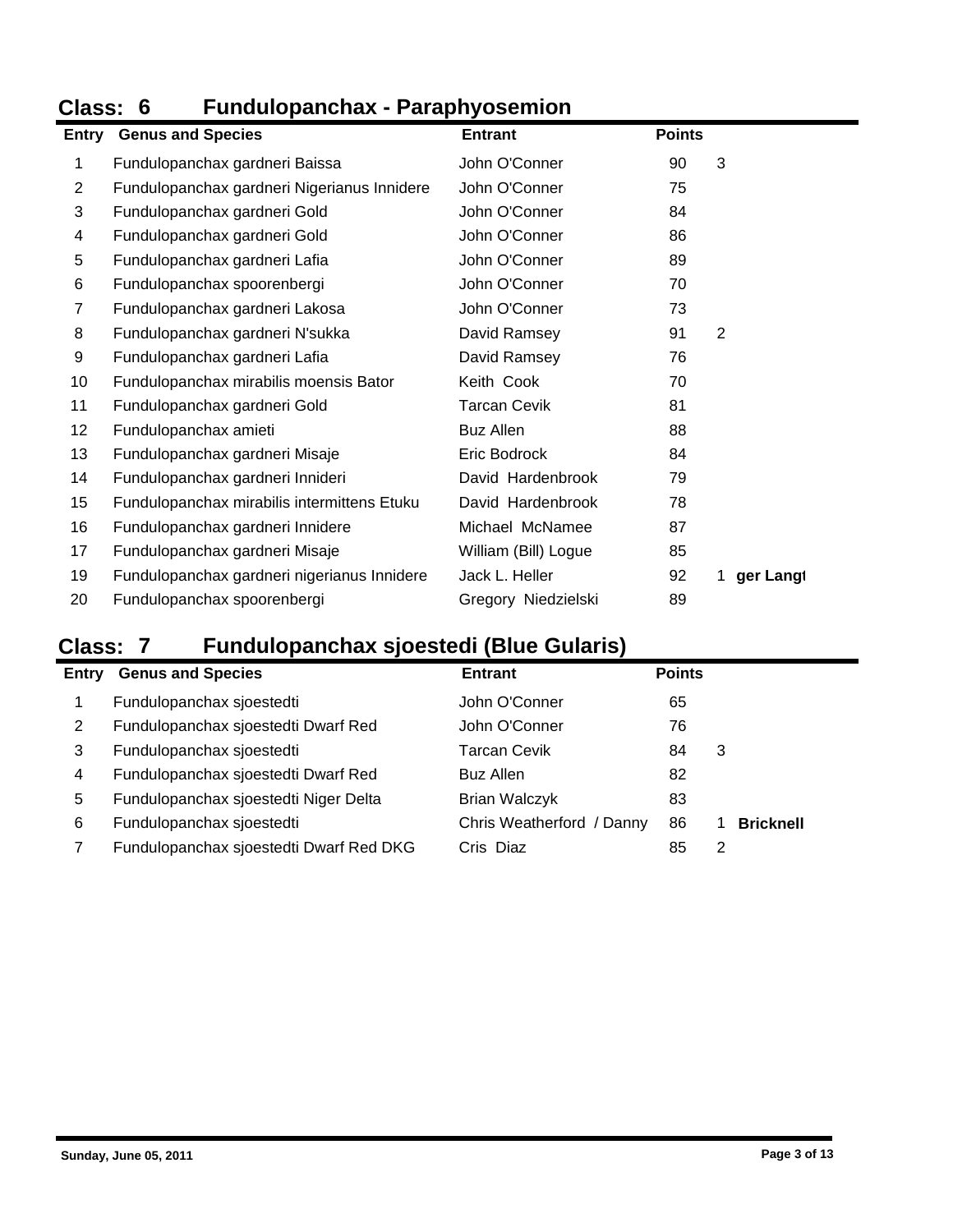## **Class: 8 Mesoaphyosemion except "calliurum types"**

| Entry          | <b>Genus and Species</b>               | <b>Entrant</b>            | <b>Points</b> |  |
|----------------|----------------------------------------|---------------------------|---------------|--|
| 1              | Aphyosemion punctatum Buong Bai        | John O'Conner             | 70            |  |
| $\overline{2}$ | Aphyosemion primigenium GBN 88-10      | John O'Conner             | 77            |  |
| 3              | Aphyosemion congicum Z82-17            | John O'Conner             | 66            |  |
| 4              | Aphyosemion punctatum Buong Bai        | John O'Conner             | 82            |  |
| 5              | Aphyosemion louessense RPC 33          | John O'Conner             | $\Omega$      |  |
| 6              | Aphyosemion punctatum Buong Bai        | James Gasior              | 70            |  |
| 7              | Aphyosemion joergenscheeli GJS 00/13   | Gary Greenwood            | 95<br>1       |  |
| 8              | Aphyosemion aureum GEB 94/9            | Gary Greenwood            | 0             |  |
| 9              | Aphyosemion cyanostictum GEMHS 00/16   | Gary Greenwood            | 89            |  |
| 10             | Aphyosemion wildekampi                 | Raymond Van Veen          | 82            |  |
| 11             | Aphyosemion congicum Z 82/17           | William (Bill) Logue      | 81            |  |
| 12             | Aphyosemion aureum                     | Jack L. Heller            | 85            |  |
| 13             | Aphyosemion exigoideum BWW 00-3        | Chris Weatherford / Danny | 71            |  |
| 14             | Aphyosemion louessense Malinga         | Chris Weatherford / Danny | 68            |  |
| 68             | Aphyosemion primigenium GBN 88-10      | Doug Mann                 | 79            |  |
| 69             | Aphyosemion primigenium GBN 88-10      | Doug Mann                 | 78            |  |
| 70             | Aphyosemion striatum Lambaréné         | Cris Diaz                 | 90<br>3       |  |
| 71             | Aphyosemion primigenium GBN 88-10      | Cris Diaz                 | 82            |  |
| 74             | Aphyosemion ogoense Komono Yellow      | Jim Hinkle                | 74            |  |
| 75             | Aphyosemion maculatum DNA 01 Lolo 1    | John Metzger              | 93<br>2       |  |
| 113            | Aphyosemion coeleste Mounana           | John Metzger              | 75            |  |
| 114            | Aphyosemion wachtersi Obilly RPC 91/13 | John Metzger              | 84            |  |
|                |                                        |                           |               |  |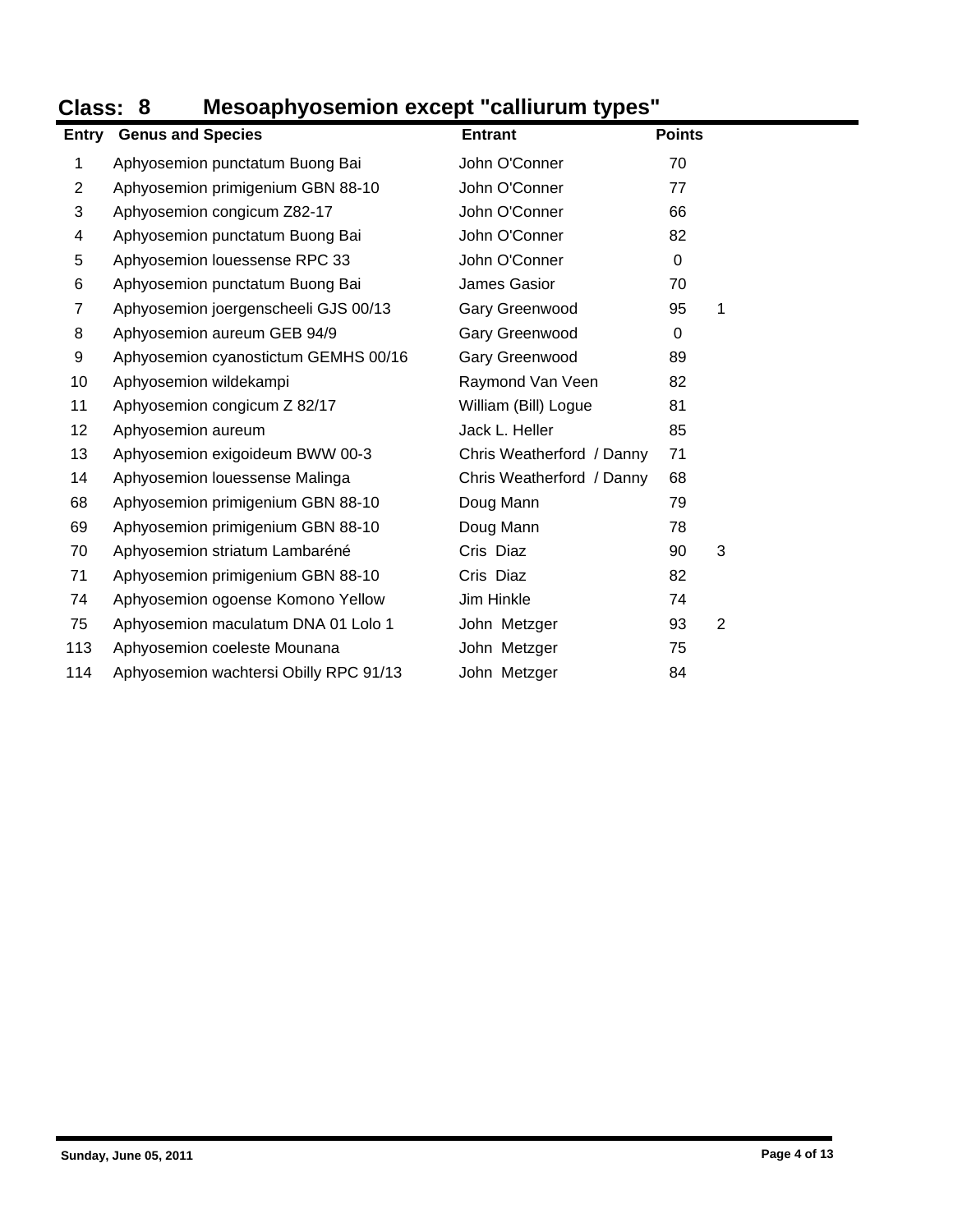## **Class: 9 Mesoaphyosemion - "calliurum types"**

| <b>Entry</b> | <b>Genus and Species</b>                     | <b>Entrant</b>            | <b>Points</b> |                 |  |
|--------------|----------------------------------------------|---------------------------|---------------|-----------------|--|
| 1            | Aphyosemion australe Gold                    | John O'Conner             | 80            |                 |  |
| 2            | Aphyosemion australe Chocolate               | John O'Conner             | 85            |                 |  |
| 3            | Aphyosemion australe Port Gentil BSWG 97-24  | John O'Conner             | 80            |                 |  |
| 4            | Aphyosemion australe Cap Estérias            | John O'Conner             | 80            |                 |  |
| 5            | Aphyosemion celiae celiae                    | Darrel Clendinnen         | 89            | 3               |  |
| 6            | Aphyosemion australe Chocolate Schwartzfloss | <b>Tarcan Cevik</b>       | 85            |                 |  |
| 7            | Aphyosemion australe BSWG 97/24              | David Hardenbrook         | 70            |                 |  |
| 8            | Aphyosemion celiae celiae                    | David Hardenbrook         | 91            | S/Bill Jac<br>1 |  |
| 9            | Aphyosemion australe Orange                  | Frank Cowherd / Carol Co  | 83            |                 |  |
| 10           | Aphyosemion australe Orange                  | Frank Cowherd / Carol Co  | 90            | nch Awar<br>2   |  |
| 11           | Aphyosemion australe Gold                    | <b>Brian Walczyk</b>      | 80            |                 |  |
| 12           | Aphyosemion australe Chocolate               | Brian Walczyk             | 82            |                 |  |
| 13           | Aphyosemion australe                         | <b>Tony Pinto</b>         | 85            |                 |  |
| 14           | Aphyosemion australe Orange                  | Chris Weatherford / Danny | 82            |                 |  |
| 15           | Aphyosemion australe Orange                  | Chris Weatherford / Danny | 82            |                 |  |
| 16           | Aphyosemion australe Orange                  | Chris Weatherford / Danny | 81            |                 |  |
| 17           | Aphyosemion australe Chocolate               | Chris Weatherford / Danny | 82            |                 |  |
| 18           | Aphyosemion australe Chocolate               | Chris Weatherford / Danny | 87            |                 |  |

## **Class: 10 Chromaphyosemion**

| Entry | <b>Genus and Species</b>                   | <b>Entrant</b>            | <b>Points</b> |                |
|-------|--------------------------------------------|---------------------------|---------------|----------------|
|       | Aphyosemion bivittatum Fungé               | John O'Conner             | 75            |                |
| 2     | Aphyosemion bitaeniatum Lagos Red          | John O'Conner             | 83            | 3              |
| 3     | Aphyosemion (Chrom.) species Lobaye        | James Gasior              | 74            |                |
| 5     | Aphyosemion bivittatum Fungé               | <b>Richard Pierce</b>     | 79            |                |
| 6     | Aphyosemion loennbergii Dehane             | Regina Spotti             | 75            |                |
| 7     | Aphyosemion riggenbachi Dibeng             | David Hardenbrook         | 84            | 2              |
| 8     | Aphyosemion bivittatum Fungé               | Jack L. Heller            | 81            |                |
| 9     | Aphyosemion ecucuense Rio Muni             | Jack L. Heller            | 71            |                |
| 11    | Aphyosemion splendopleure Tiko Green       | Chris Weatherford / Danny | 69            |                |
| 12    | Aphyosemion bivittatum Funge               | Chris Weatherford / Danny | 70            |                |
| 13    | Aphyosemion bitaeniatum ljebu-Odé          | Cris Diaz                 | 80            |                |
| 29    | Aphyosemion loennbergii JVC 08 31 km south | John Metzger              | 85            | <b>KG Awar</b> |

### **Class: 11 Callopanchax, Archiaphyosemion & Scriptaphy**

| Entry | <b>Genus and Species</b>                    | <b>Entrant</b>   | <b>Points</b> |   |         |
|-------|---------------------------------------------|------------------|---------------|---|---------|
|       | Scriptaphyosemion schmitti Jurazon          | James Gasior     | 94            |   | Cahalan |
|       | Scriptaphyosemion bertholdi Leughe Curoh SL | David Mikkelsen  | 93            | 2 |         |
|       | Scriptaphyosemion bertholdi Leughe Curoh SL | David Mikkelsen  | 90            |   |         |
| 4     | Archiaphyosemion guineense Kissidougou      | David Hemmerlein | 92            | 3 |         |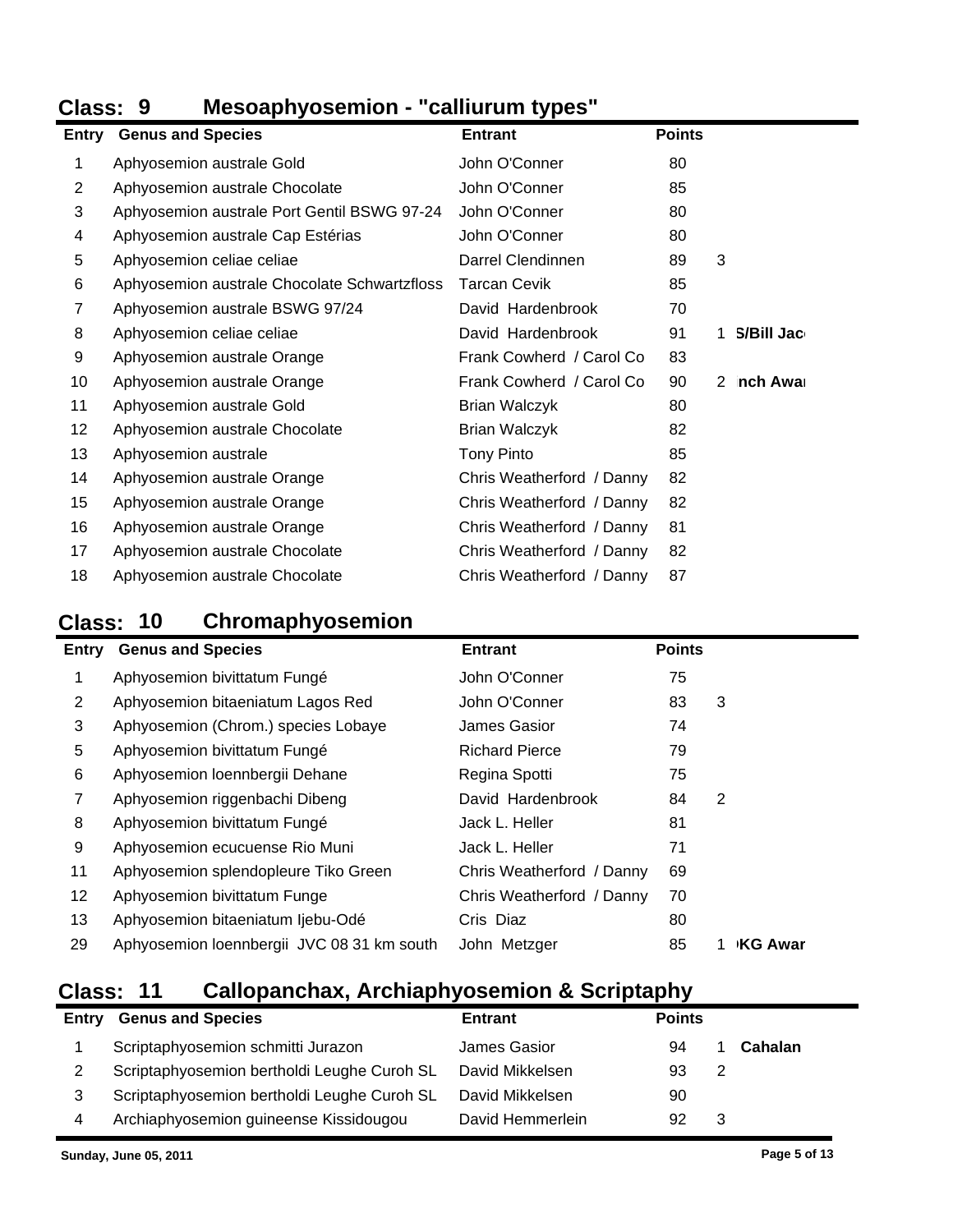### **Class: 12 All Other Aphyosemion**

|    | <b>Entry</b> Genus and Species            | <b>Entrant</b>      | <b>Points</b> |                       |
|----|-------------------------------------------|---------------------|---------------|-----------------------|
| 1  | Aphyosemion elberti Diang Yellow          | John O'Conner       | 70            |                       |
| 2  | Aphyosemion elberti Sambolabe             | John O'Conner       | 79            |                       |
| 3  | Aphyosemion plagitaenium Epoma RPC 91/1   | James Gasior        | 81            |                       |
| 4  | Aphyosemion elberti Sambolabo             | Gary Greenwood      | 80            |                       |
| 5  | Aphyosemion schioetzi                     | John Ewtuch         | 76            |                       |
| 6  | Aphyosemion elberti Baufossaum            | Sanford Binder      | 74            |                       |
| 7  | Aphyosemion elberti Diang Yellow          | Sanford Binder      | 81            |                       |
| 8  | Aphyosemion elberti Bafolé                | <b>Tarcan Cevik</b> | 76            |                       |
| 9  | Aphyosemion elberti Sambulabo             | <b>Buz Allen</b>    | 90            | <b>VAS Elber</b><br>1 |
| 10 | Aphyosemion elberti Malawbi River         | Brian Walczyk       | 87            |                       |
| 11 | Aphyosemion species Oyo                   | Jack L. Heller      | 86            |                       |
| 27 | Aphyosemion elberti Diang                 | John Metzger        | 82            |                       |
| 28 | Aphyosemion hanneloreae hanneloreae GEB 9 | John Metzger        | 89            | $\overline{2}$        |
| 51 | Aphyosemion dargei Mbam                   | John Metzger        | 82            |                       |
| 52 | Aphyosemion elberti Matapit               | John Metzger        | 87            |                       |
| 53 | Aphyosemion sp. Lobaye                    | Gary Greenwood      | 88            | 3                     |

# **Class: 13 Epiplatys**

|       | r - r - - - <i>j</i> -                           |                       |               |           |  |  |  |
|-------|--------------------------------------------------|-----------------------|---------------|-----------|--|--|--|
| Entry | <b>Genus and Species</b>                         | <b>Entrant</b>        | <b>Points</b> |           |  |  |  |
| 1     | Epiplatys dageti dageti Monroviae                | John O'Conner         | 70            |           |  |  |  |
| 2     | Epiplatys lamottei                               | James Gasior          | 91            | 1         |  |  |  |
| 3     | Epiplatys lamottei Gold                          | Fred Behrmann         | 76            |           |  |  |  |
| 4     | Epiplatys zenkeri Baroi                          | Raymond Van Veen      | 79            |           |  |  |  |
| 6     | Epiplatys infrafasciatus infrafasciatus Ebome JV | Raymond Van Veen      | 79            |           |  |  |  |
| 7     | Epiplatys annulatus                              | <b>Richard Pierce</b> | 70            |           |  |  |  |
| 8     | Epiplatys lamottei Gold                          | Dan Katz / Susan Katz | 70            |           |  |  |  |
| 9     | Epiplatys ansorgii Massana GIS 02                | David Hardenbrook     | 85            | 2         |  |  |  |
| 10    | Epiplatys ansorgii Massana                       | Jim Hinkle            | 70            |           |  |  |  |
| 11    | Epiplatys lamottei Salayea                       | Cris Diaz             | 84            | 3         |  |  |  |
| 12    | Epiplatys annulatus                              | Carl Lewandowski      | 75            | dell Awar |  |  |  |
| 13    | Epiplatys lamottei                               | Jim Hinkle            | 70            |           |  |  |  |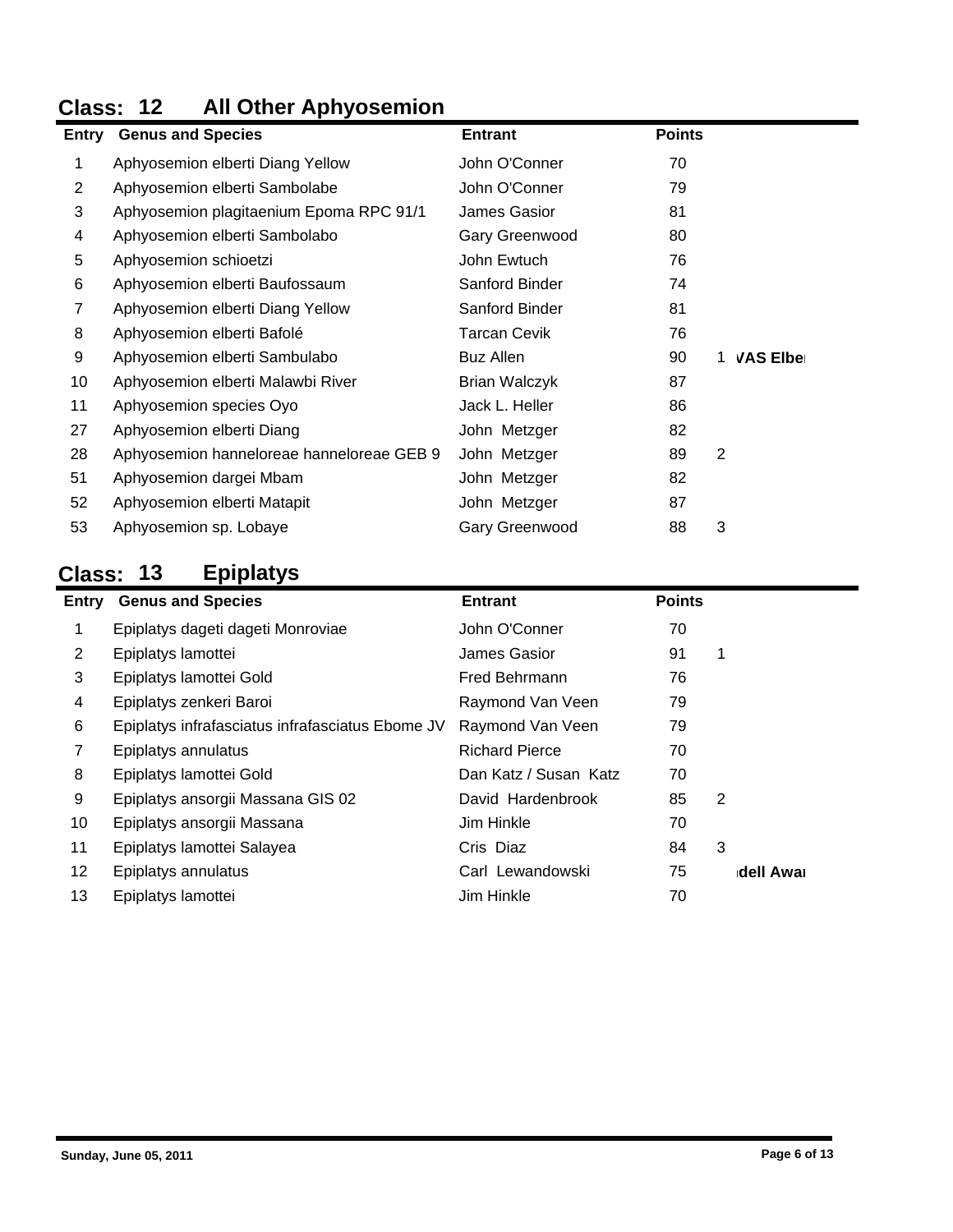# **Class: 14 All Other Varieties - Old World**

| Entry | <b>Genus and Species</b>           | <b>Entrant</b>            | <b>Points</b> |                |
|-------|------------------------------------|---------------------------|---------------|----------------|
| 1     | Aphanius mento                     | Gary Greenwood            | 92            |                |
| 2     | Aplocheilus lineatus German Red    | Lee Harper                | 85.5          | eorge Mai      |
| 3     | Pachypanchax sakaramyi             | Darrel Clendinnen         | 90            |                |
| 4     | Pachypanchax patriciae             | Raymond Van Veen          | 88            |                |
| 5     | Aphanius mento Kirk Göz            | <b>Tarcan Cevik</b>       | 82            | <b>EK Awar</b> |
| 6     | Hypsopanchax modestus              | Buz Allen                 | 89            |                |
| 7     | Micropanchax rancureli             | <b>Buz Allen</b>          | 95            | 3              |
| 8     | Pachypanchax patriciae Blue Phase  | <b>Richard Pierce</b>     | 86            |                |
| 9     | Pachypanchax sakaramyi Joffreville | Fritz Bazeley / Mary Jo B | 89            |                |
| 10    | Aplocheilus lineatus               | Fritz Bazeley / Mary Jo B | 83            |                |
| 11    | Micropanchax normani               | Roger Dow                 | 97            | 1              |
| 16    | Micropanchax pumilus Burundi       | John Metzger              | 96            | 2              |
|       |                                    |                           |               |                |

### **Class: 15 Matched Breeding Pairs**

| Entry | <b>Genus and Species</b>                   | <b>Entrant</b>            | <b>Points</b> |   |
|-------|--------------------------------------------|---------------------------|---------------|---|
|       | Fundulopanchax gardneri Baissa             | John O'Conner             | 85            |   |
| 2     | Micropanchax katangae Kasaya River ZAM 07- | Sanford Binder            | 70            |   |
| 3     | Fundulus cingulatus                        | Joseph Scanlan            | 89            |   |
| 4     | Aphyosemion louessense RPC 33              | William (Bill) Logue      | 92            | 3 |
| 5     | Aphyosemion sp. Lobaye                     | William (Bill) Logue      | 93            | 2 |
| 6     | Rivulus xiphidius                          | Chris Weatherford / Danny | 94            | 1 |
|       | Aphyosemion primigenium GBN 88-10          | Cris Diaz                 | 86            |   |
| 8     | Aphyosemion striatum Lambaréné             | Cris Diaz                 | 83            |   |
| 9     | Aphyosemion herzogi Zomoko GBC 92/25       | John Metzger              | 80            |   |